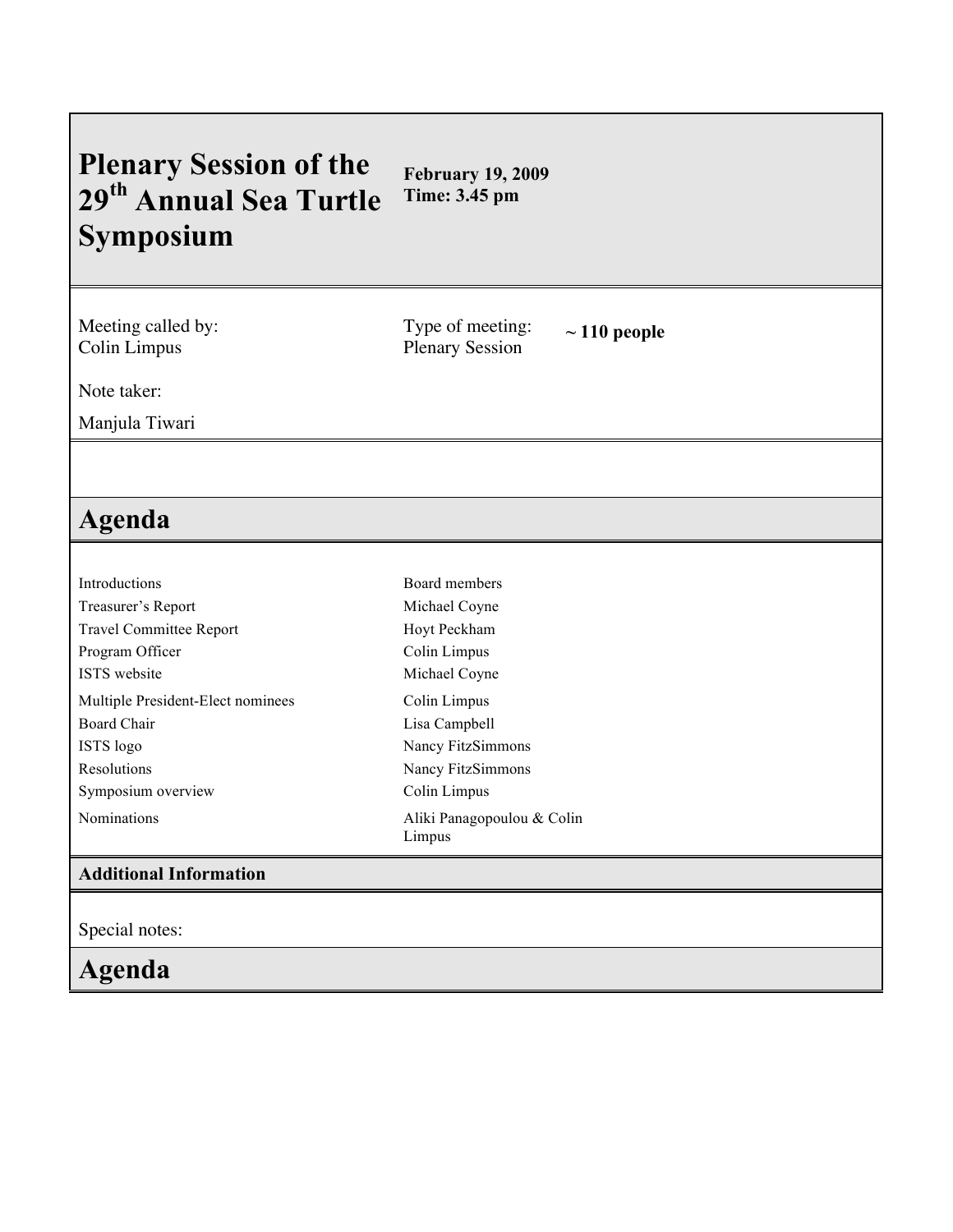| <b>Introductions</b>                                                                                                                                                                                                                                                                           | <b>Colin Limpus</b>                                          |                                                   | 3.45 pm                                                            |
|------------------------------------------------------------------------------------------------------------------------------------------------------------------------------------------------------------------------------------------------------------------------------------------------|--------------------------------------------------------------|---------------------------------------------------|--------------------------------------------------------------------|
| All the Board members introduce themselves. Limpus requests the membership to consider<br>representation when nominating officers.                                                                                                                                                             |                                                              |                                                   |                                                                    |
| Conclusions:                                                                                                                                                                                                                                                                                   |                                                              |                                                   |                                                                    |
| Action items:                                                                                                                                                                                                                                                                                  |                                                              | Person responsible:                               | Deadline:                                                          |
|                                                                                                                                                                                                                                                                                                |                                                              |                                                   |                                                                    |
| Treasurer's report<br>Coyne goes through the report highlighting that it includes 2 Symposia, the income for 2008 as well<br>for the $27th$ and $28th$ Symposia, the Board's retreat which is funded from the operating budget, and the<br>income vs. expenses amount of 89K.<br><b>INCOME</b> | <b>Michael Coyne</b><br><b>CHECKING 07 CHECKING 08 TOTAL</b> |                                                   | 3.50 pm<br><b>NOTES</b>                                            |
| <b>AUCTION</b><br>DONATIONS/GRANTS<br><b>INTEREST</b>                                                                                                                                                                                                                                          | \$66,714.00                                                  | \$14,387.20<br>\$105,584.53<br>\$864.15           | \$14,387.20NOT INCI<br>\$172,298.53<br>\$864.15<br><b>NOT INCI</b> |
| <b>REGISTRATION/SALES</b><br><b>CREDITS</b>                                                                                                                                                                                                                                                    | \$40.00                                                      | \$127,711.79<br>\$8,166.00                        | \$127,751.79FEES<br>\$8,166.00HOTEL D                              |
| <b>TOTAL INCOME</b>                                                                                                                                                                                                                                                                            | \$66,754.00                                                  | \$256,713.67                                      | \$323,467.67                                                       |
| <b>SYMPOSIUM EXPENSES</b>                                                                                                                                                                                                                                                                      |                                                              |                                                   |                                                                    |
| <b>AUDIO VISUAL</b><br><b>ENTERTAINMENT</b><br><b>EQUIPMENT</b><br><b>POSTER DISPLAYS</b>                                                                                                                                                                                                      | \$0.00<br>\$1,250.00<br>\$0.00<br>\$0.00                     | \$600.00<br>\$0.00<br>\$4,889.89<br>\$1,000.00    | \$600.00<br>\$1,250.00<br>\$4,889.89 COMPUT<br>\$1,000.00          |
| <b>FOOD &amp; BEVERAGE</b><br><b>PARTICIPANT GIFTS</b><br><b>PRINTING</b><br>PRESIDENT'S EXPENSES                                                                                                                                                                                              | \$42,800.00<br>\$2,486.00<br>\$0.00<br>\$0.00                | \$205.50<br>\$194.10<br>\$1,430.00<br>\$11,366.37 | \$43,005.50<br>\$2,680.10<br>\$1,430.00 PROGRA<br>\$11,366.37      |
| PROCEEDINGS SUPPORT<br><b>REFUNDS</b><br><b>FACILITIES</b>                                                                                                                                                                                                                                     | \$0.00<br>\$0.00<br>\$2,000.00                               | \$2,500.00<br>\$1,016.51<br>\$0.00                | \$2,500.00 ALAN RE<br>\$1,016.51<br>\$2,000.00                     |
| <b>STUDENT AWARDS</b><br><b>SPECIAL AWARDS</b><br><b>SYPOSIUM ORGANIZER</b><br><b>T-SHIRTS</b>                                                                                                                                                                                                 | \$0.00<br>\$2,000.00<br>\$17,114.00<br>\$2,486.00            | \$3,000.00<br>\$0.00<br>\$0.00<br>\$0.00          | \$3,000.00<br>\$2,000.00<br>\$17,114.00JOURNE)<br>\$2,486.00       |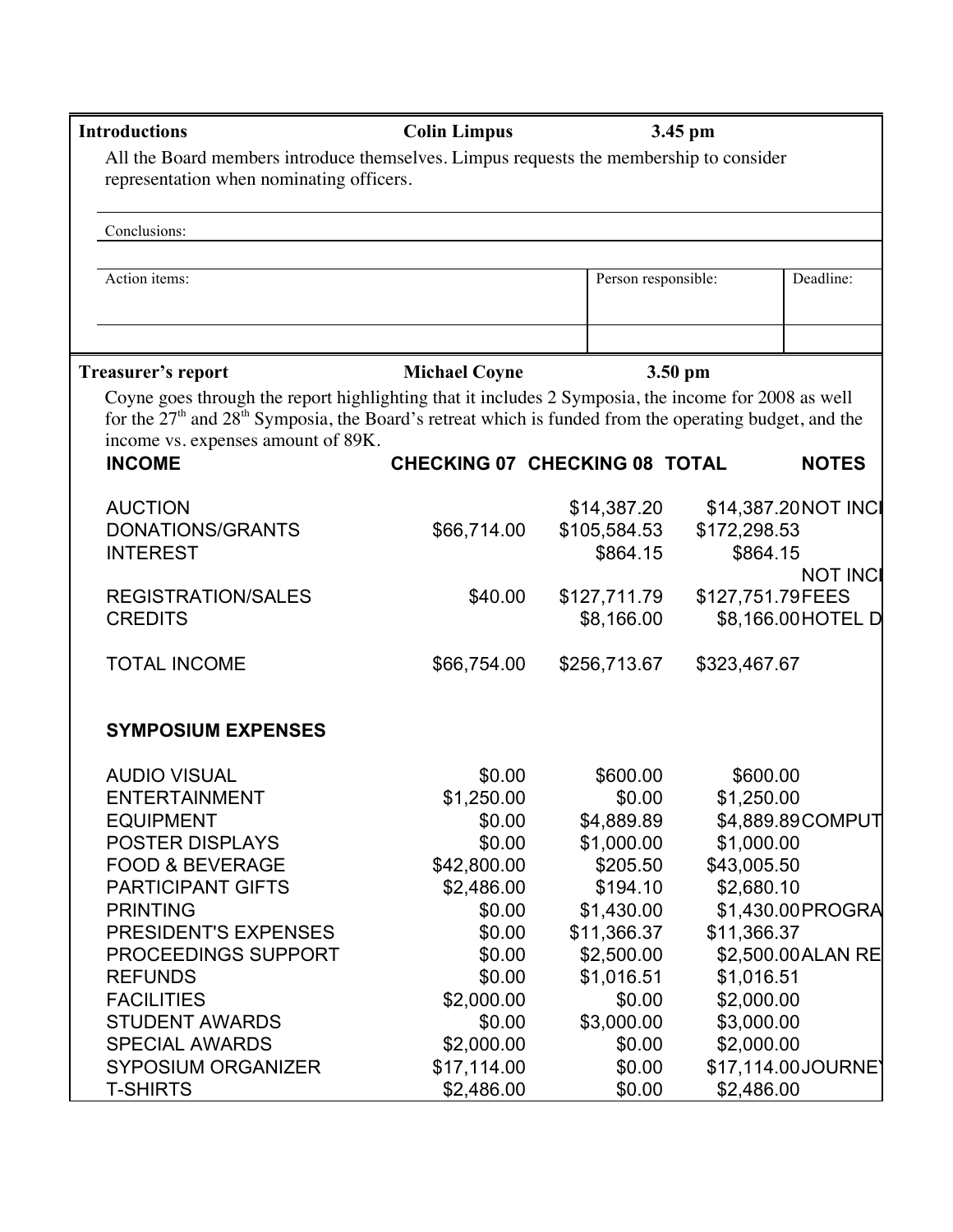| <b>TRANSLATION SERVICES</b>                                                                                       | \$0.00       | \$2,700.00   | \$2,700.00               |  |
|-------------------------------------------------------------------------------------------------------------------|--------------|--------------|--------------------------|--|
| <b>TRAVEL GRANTS</b>                                                                                              | \$38,101.00  | \$50,032.00  | \$88,133.00              |  |
|                                                                                                                   |              |              |                          |  |
| <b>TOTAL SYMPOSIUM</b>                                                                                            | \$108,237.00 | \$78,934.37  | \$187,171.37             |  |
|                                                                                                                   |              |              |                          |  |
| <b>OPERATING EXPENSES</b>                                                                                         |              |              |                          |  |
| <b>ACCOUNTANT</b>                                                                                                 | \$0.00       | \$4,320.00   | \$4,320.00               |  |
| <b>BANK CHARGES</b>                                                                                               | \$0.00       | \$307.50     | \$307.50                 |  |
| <b>BOD MEETING</b>                                                                                                | \$0.00       | \$15,646.33  | \$15,646.33              |  |
| POSTAGE/PO BOX                                                                                                    | \$0.00       | \$243.35     | \$243.35                 |  |
| <b>PUBLICATIONS</b>                                                                                               | \$0.00       | \$19,000.00  | \$19,000.00 MTN AND IUTI |  |
| <b>SYMPOSIUM COORDINATOR</b>                                                                                      | \$1,530.00   | \$4,116.24   | \$5,646.24 ELENA FINKB   |  |
| <b>TREASURER'S SUPPORT</b>                                                                                        | \$0.00       | \$1,500.00   | \$1,500.00<br>\$0.00     |  |
| <b>TOTAL OPERATING</b>                                                                                            | \$1,530.00   | \$45,133.42  | \$46,663.42              |  |
| <b>TOTAL EXPENSES</b>                                                                                             | \$109,767.00 | \$124,067.79 | \$233,834.79             |  |
|                                                                                                                   |              |              |                          |  |
| <b>INCOME VS EXPENSES SYM</b>                                                                                     |              |              | \$136,296.30             |  |
| <b>INCOME VS EXPENSES TOTAL</b>                                                                                   |              |              | \$89,632.88              |  |
|                                                                                                                   |              |              |                          |  |
| Discussion:<br>Jack Frazier: is there anything that we can learn from these budgets? Something that a student can |              |              |                          |  |
| analyze.                                                                                                          |              |              |                          |  |
| Bob Prince: Motion to accept the Treasurer's report                                                               |              |              |                          |  |
| Frazier: Seconds                                                                                                  |              |              |                          |  |
| Passes unanimously.                                                                                               |              |              |                          |  |
|                                                                                                                   |              |              |                          |  |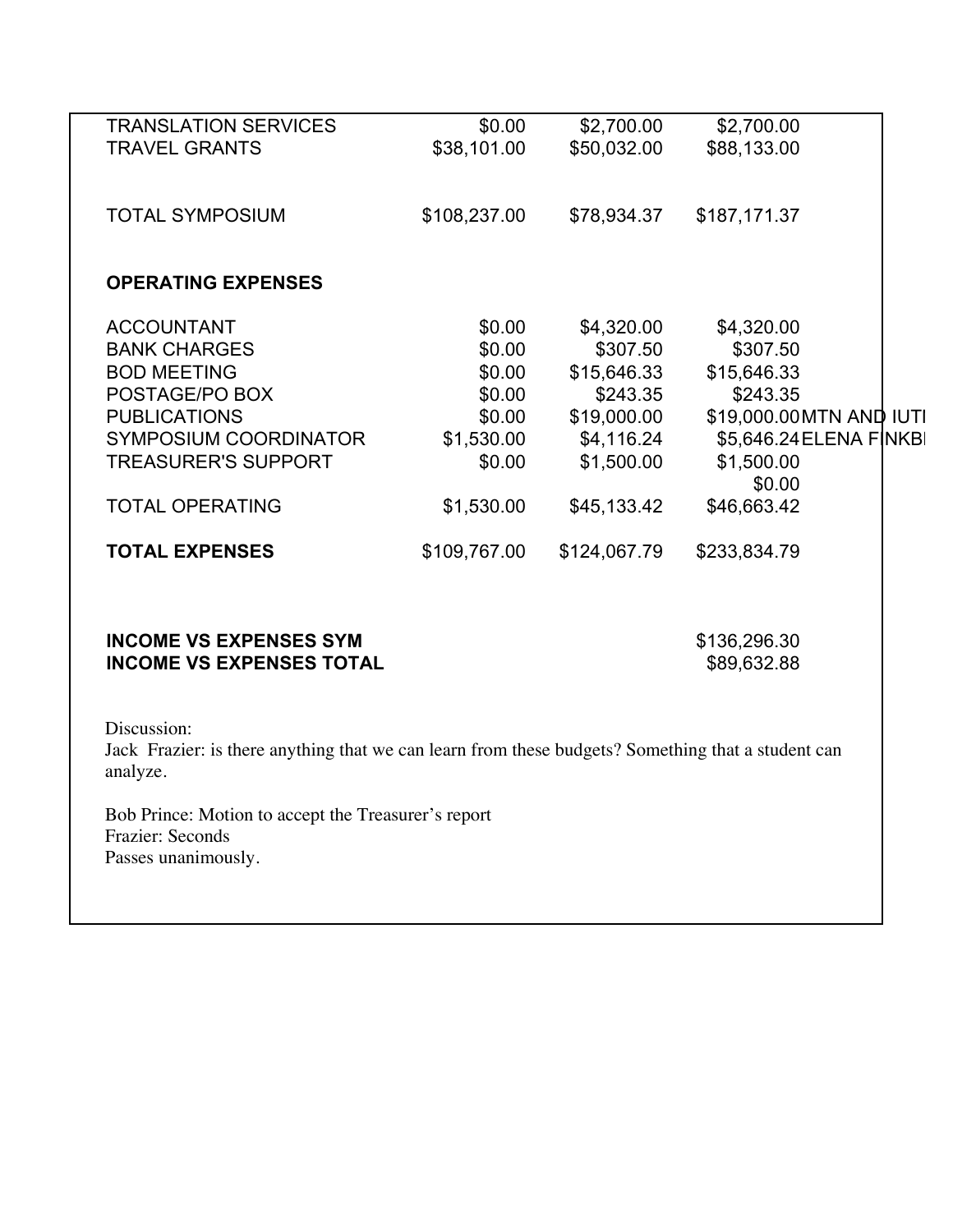| Action items:                                                                                                                                                                           |                                                                                                                                                                                                                                                                                                                                                                  | Person responsible: | Deadline: |  |  |
|-----------------------------------------------------------------------------------------------------------------------------------------------------------------------------------------|------------------------------------------------------------------------------------------------------------------------------------------------------------------------------------------------------------------------------------------------------------------------------------------------------------------------------------------------------------------|---------------------|-----------|--|--|
|                                                                                                                                                                                         |                                                                                                                                                                                                                                                                                                                                                                  |                     |           |  |  |
|                                                                                                                                                                                         |                                                                                                                                                                                                                                                                                                                                                                  |                     |           |  |  |
| <b>Travel Committee Report</b>                                                                                                                                                          | <b>Hoyt Peckham</b>                                                                                                                                                                                                                                                                                                                                              | 3.55 pm             |           |  |  |
| Pechkham highlights that there was <b>100K</b> available for travel grant, acknowledges fundraisers and<br>the auction, goes through the regional grants, and thanks the Travel Chairs. |                                                                                                                                                                                                                                                                                                                                                                  |                     |           |  |  |
| Aliki Panagopoulou: Seconds<br>Passes unanimously.                                                                                                                                      | Jack Frazier: Motion to accept the Travel Committee's report                                                                                                                                                                                                                                                                                                     |                     |           |  |  |
| Conclusions:                                                                                                                                                                            |                                                                                                                                                                                                                                                                                                                                                                  |                     |           |  |  |
| Action items:                                                                                                                                                                           |                                                                                                                                                                                                                                                                                                                                                                  | Person responsible: | Deadline: |  |  |
|                                                                                                                                                                                         |                                                                                                                                                                                                                                                                                                                                                                  |                     |           |  |  |
|                                                                                                                                                                                         |                                                                                                                                                                                                                                                                                                                                                                  |                     |           |  |  |
| <b>Program Officer</b>                                                                                                                                                                  | <b>Colin Limpus</b>                                                                                                                                                                                                                                                                                                                                              | 4.44 pm             |           |  |  |
| Reference.<br>The ISTS Program Officer will:<br>process<br>Develop and submit grant proposals to annual or traditional funders, as well as to new funding prospects                     | Limpus highlights the importance of the Program Officer for continuity and support and goes through the Teerms of<br><b>ISTS Program Officer: Terms of Reference</b><br>The ISTS Program Officer maintains continuity in fundraising for the ISTS<br>Liaise with the Treasurer and the local Symposium fundraising group to ensure efficiency in the fundraising |                     |           |  |  |
|                                                                                                                                                                                         |                                                                                                                                                                                                                                                                                                                                                                  |                     |           |  |  |
| $\bullet$                                                                                                                                                                               | Maintain accurate and detailed records of grant submissions and approvals<br>Send invoices to funders at the appropriate time before each Symposium                                                                                                                                                                                                              |                     |           |  |  |
| ٠                                                                                                                                                                                       | Address questions, concerns or requests of funders as they arise                                                                                                                                                                                                                                                                                                 |                     |           |  |  |
| Obtain logos from funders to be included in any promotional material before or after the Symposium<br>$\bullet$                                                                         |                                                                                                                                                                                                                                                                                                                                                                  |                     |           |  |  |
| ٠                                                                                                                                                                                       | Follow up with funders after the Symposium to provide an accurate account of the event and thank them for their<br>support; when required submit an official report to funders                                                                                                                                                                                   |                     |           |  |  |
| Develop promotional material such as brochures and reports to be used by Board members and the fundraising<br>$\bullet$<br>staff                                                        |                                                                                                                                                                                                                                                                                                                                                                  |                     |           |  |  |
|                                                                                                                                                                                         | The ISTS Program Officer must respect confidential discussions among Board members regarding Board business.                                                                                                                                                                                                                                                     |                     |           |  |  |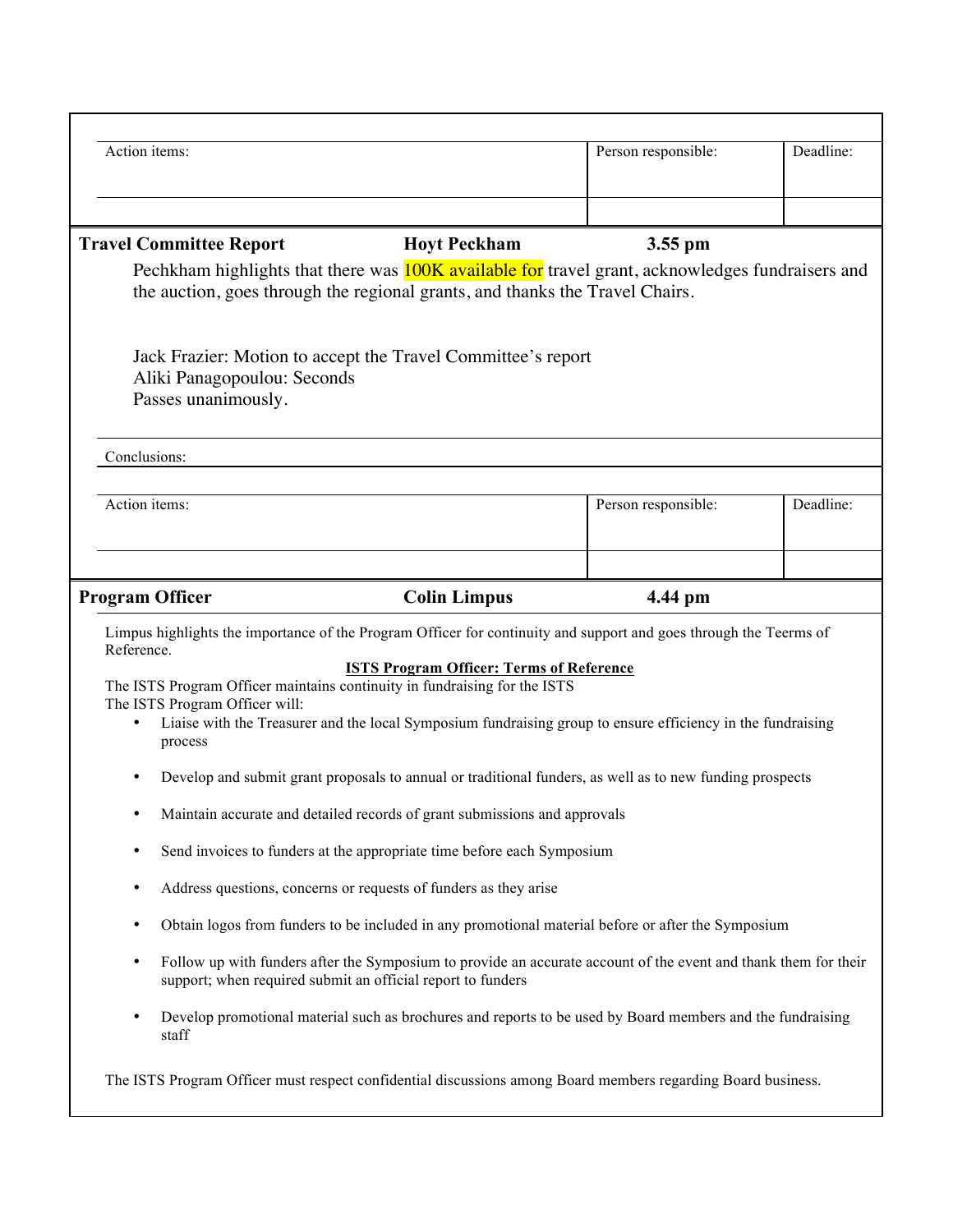| Conclusions:                                                                                                                                                                                                                                                                                                                                                                                                                                                                                     |                                                                                                                                                                                                                                                                                                                                                                                                                                                                                                                                                                                                                                                                                                           |                     |           |  |
|--------------------------------------------------------------------------------------------------------------------------------------------------------------------------------------------------------------------------------------------------------------------------------------------------------------------------------------------------------------------------------------------------------------------------------------------------------------------------------------------------|-----------------------------------------------------------------------------------------------------------------------------------------------------------------------------------------------------------------------------------------------------------------------------------------------------------------------------------------------------------------------------------------------------------------------------------------------------------------------------------------------------------------------------------------------------------------------------------------------------------------------------------------------------------------------------------------------------------|---------------------|-----------|--|
| Action items:                                                                                                                                                                                                                                                                                                                                                                                                                                                                                    |                                                                                                                                                                                                                                                                                                                                                                                                                                                                                                                                                                                                                                                                                                           | Person responsible: | Deadline: |  |
|                                                                                                                                                                                                                                                                                                                                                                                                                                                                                                  |                                                                                                                                                                                                                                                                                                                                                                                                                                                                                                                                                                                                                                                                                                           |                     |           |  |
| <b>ISTS</b> website                                                                                                                                                                                                                                                                                                                                                                                                                                                                              | <b>Michael Coyne</b>                                                                                                                                                                                                                                                                                                                                                                                                                                                                                                                                                                                                                                                                                      | $4.04$ pm           |           |  |
|                                                                                                                                                                                                                                                                                                                                                                                                                                                                                                  | Coyne explained that at the last Board retreat in August 2008, the Board decided to have its own website to establish its<br>identity. The new website is www.seaturtlesociety.org and is active now, but its development has been delayed because the<br>webmaster has stepped down. Traditional links will be maintained for continuity.                                                                                                                                                                                                                                                                                                                                                                |                     |           |  |
| Conclusions:                                                                                                                                                                                                                                                                                                                                                                                                                                                                                     |                                                                                                                                                                                                                                                                                                                                                                                                                                                                                                                                                                                                                                                                                                           |                     |           |  |
| Action items:                                                                                                                                                                                                                                                                                                                                                                                                                                                                                    |                                                                                                                                                                                                                                                                                                                                                                                                                                                                                                                                                                                                                                                                                                           | Person responsible: | Deadline: |  |
|                                                                                                                                                                                                                                                                                                                                                                                                                                                                                                  |                                                                                                                                                                                                                                                                                                                                                                                                                                                                                                                                                                                                                                                                                                           |                     |           |  |
| <b>Multiple President-Elect nominees</b>                                                                                                                                                                                                                                                                                                                                                                                                                                                         | <b>Colin Limpus</b>                                                                                                                                                                                                                                                                                                                                                                                                                                                                                                                                                                                                                                                                                       | $4.05$ pm           |           |  |
|                                                                                                                                                                                                                                                                                                                                                                                                                                                                                                  | Limpus explained that over the years the society has tried to plan its Symposium. In the past, nominations were submitted<br>to the Board ad the Board selected the President-Elect. Now the membership nominates and if the nominee meets the<br>standards required to runa Symposium, (s)he is goes through the voting process. This is more democratic. The Soeciety<br>needs to think about its capacity to reah ot to the global community, so we need to plan ahead and think about who should<br>be nominated. Interested nominees should approach the Nominations Committee or Board members. We are looking for<br>bids/nominations for the 2010 Symposium and need to think carefully about it. |                     |           |  |
| Conclusions:                                                                                                                                                                                                                                                                                                                                                                                                                                                                                     |                                                                                                                                                                                                                                                                                                                                                                                                                                                                                                                                                                                                                                                                                                           |                     |           |  |
| Action items:                                                                                                                                                                                                                                                                                                                                                                                                                                                                                    |                                                                                                                                                                                                                                                                                                                                                                                                                                                                                                                                                                                                                                                                                                           | Person responsible: | Deadline: |  |
|                                                                                                                                                                                                                                                                                                                                                                                                                                                                                                  |                                                                                                                                                                                                                                                                                                                                                                                                                                                                                                                                                                                                                                                                                                           |                     |           |  |
| <b>Board Chair</b>                                                                                                                                                                                                                                                                                                                                                                                                                                                                               | Lisa Campbell                                                                                                                                                                                                                                                                                                                                                                                                                                                                                                                                                                                                                                                                                             | $4.10 \text{ pm}$   |           |  |
| Last year we announced that a Cahir had been internally selected by the Board to free up the President. The board Chair<br>manages the other details of the Society. We reviewed this choice at our retrat in august 2008 and have reappointed<br>Michael coyne as the interim Chair for 2 years. Meanwhile, the Board will review the position and the election of this<br>Cahir. If the position and process is confirmed, the necessary changes will be made to the By-Laws and Constitution. |                                                                                                                                                                                                                                                                                                                                                                                                                                                                                                                                                                                                                                                                                                           |                     |           |  |
| Conclusions:                                                                                                                                                                                                                                                                                                                                                                                                                                                                                     |                                                                                                                                                                                                                                                                                                                                                                                                                                                                                                                                                                                                                                                                                                           |                     |           |  |
|                                                                                                                                                                                                                                                                                                                                                                                                                                                                                                  |                                                                                                                                                                                                                                                                                                                                                                                                                                                                                                                                                                                                                                                                                                           |                     |           |  |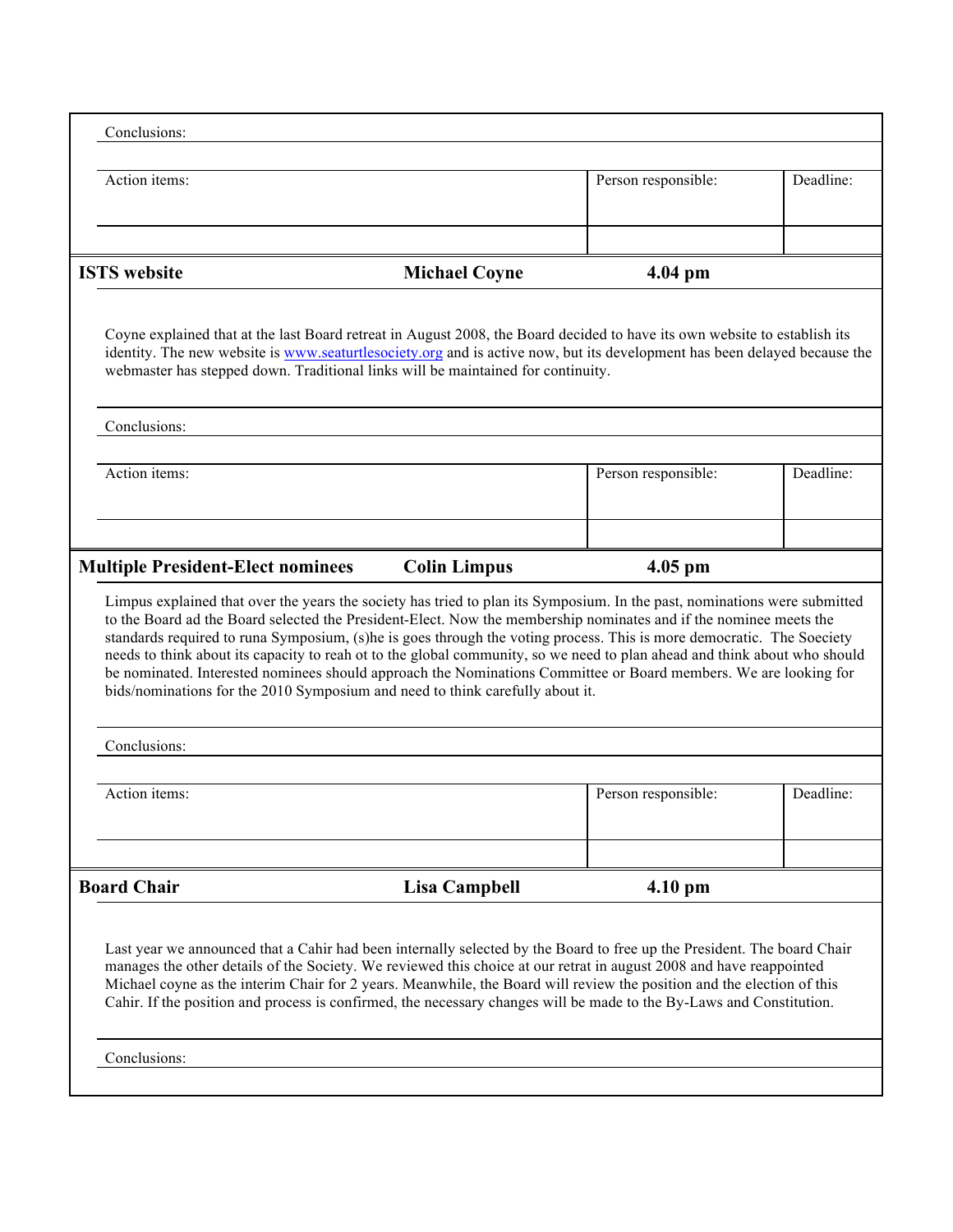| Action items:                                                                                                                                                                                                                                                                                                                                                                                                                                                                                                                                                                                                                                                                                                                                                                                                                                                                                                                                                                                                                                                                                                                             |                                                                                                                                                                                                                                                                                                                                     | Person responsible: | Deadline: |  |  |
|-------------------------------------------------------------------------------------------------------------------------------------------------------------------------------------------------------------------------------------------------------------------------------------------------------------------------------------------------------------------------------------------------------------------------------------------------------------------------------------------------------------------------------------------------------------------------------------------------------------------------------------------------------------------------------------------------------------------------------------------------------------------------------------------------------------------------------------------------------------------------------------------------------------------------------------------------------------------------------------------------------------------------------------------------------------------------------------------------------------------------------------------|-------------------------------------------------------------------------------------------------------------------------------------------------------------------------------------------------------------------------------------------------------------------------------------------------------------------------------------|---------------------|-----------|--|--|
| <b>Logo</b>                                                                                                                                                                                                                                                                                                                                                                                                                                                                                                                                                                                                                                                                                                                                                                                                                                                                                                                                                                                                                                                                                                                               | <b>Nancy FitzSimmons</b>                                                                                                                                                                                                                                                                                                            | 4.12 pm             |           |  |  |
|                                                                                                                                                                                                                                                                                                                                                                                                                                                                                                                                                                                                                                                                                                                                                                                                                                                                                                                                                                                                                                                                                                                                           | FitzSimmons highlights the need for a well thought out logo for the Society. A call for logos will be launched soon and<br>explains the 30 <sup>th</sup> Anniversary ISTS logo contest:                                                                                                                                             |                     |           |  |  |
|                                                                                                                                                                                                                                                                                                                                                                                                                                                                                                                                                                                                                                                                                                                                                                                                                                                                                                                                                                                                                                                                                                                                           | To celebrate and mark the upcoming $30th$ anniversary of the Annual Sea Turtle Symposia in 2010 a design competition is<br>being launched to develop a new logo for the International Sea Turtle Society.                                                                                                                           |                     |           |  |  |
|                                                                                                                                                                                                                                                                                                                                                                                                                                                                                                                                                                                                                                                                                                                                                                                                                                                                                                                                                                                                                                                                                                                                           | This competition will be open to anyone, with designs to be submitted to the ISTS website by 1 December 2008. A panel<br>of judges will select acceptable designs to be selected by the ISTS membership during the ISTS Annual Election through<br>online voting. The winning design will be announced at the Banquet in Australia. |                     |           |  |  |
|                                                                                                                                                                                                                                                                                                                                                                                                                                                                                                                                                                                                                                                                                                                                                                                                                                                                                                                                                                                                                                                                                                                                           | Acceptable designs will be simple and recognizable, unique, powerful and adaptable to various media including<br>letterheads, t-shirts, websites, etc. Designs should present a sea turtle that is not distinguishable as a specific species and<br>should include the wording "International Sea Turtle Society".                  |                     |           |  |  |
| Conclusions:                                                                                                                                                                                                                                                                                                                                                                                                                                                                                                                                                                                                                                                                                                                                                                                                                                                                                                                                                                                                                                                                                                                              |                                                                                                                                                                                                                                                                                                                                     |                     |           |  |  |
| Action items:                                                                                                                                                                                                                                                                                                                                                                                                                                                                                                                                                                                                                                                                                                                                                                                                                                                                                                                                                                                                                                                                                                                             |                                                                                                                                                                                                                                                                                                                                     | Person responsible: | Deadline: |  |  |
| <b>Resolution</b>                                                                                                                                                                                                                                                                                                                                                                                                                                                                                                                                                                                                                                                                                                                                                                                                                                                                                                                                                                                                                                                                                                                         | <b>Nancy FitzSimmons</b>                                                                                                                                                                                                                                                                                                            | 4.14 pm             |           |  |  |
| Discusison:                                                                                                                                                                                                                                                                                                                                                                                                                                                                                                                                                                                                                                                                                                                                                                                                                                                                                                                                                                                                                                                                                                                               | Fitzsimmons indicates that Teri Shores is present to back the Resolution and then reads through the submitted resolution.                                                                                                                                                                                                           |                     |           |  |  |
| Jack Frazier: There was very little review time.<br>FitzSimmons: I am to b; ame for that.<br>Jack Frazier: we want the UN to take action but usually we don't get a resonse from them. I amsurprised that this is not<br>directed to signatory states in the region. Costa rica may respond, but Ecudor is not likely to respond because they are not<br>interested. I saw the mention of another resolution to close longlining, but the closure would not garner much support from<br>the governments, so I am not sure why it is there. Also, not awre of Malpelo being part of the corridor.<br>Teri Shores: This similar to the resolution passed at the World Congress and we think that it is valuable. It does call on all<br>relevant coastal states to to take action and we have published satellite telemetry data that support this. It doesn't hurt to<br>ask for protected corridors. We are not asking for longline closures, but just want to highlight the issue.<br>FitzSimmos: Add departments of States as recipients?<br>Teri Shores: yes<br>jack Frazier: Is there a reason why the Rio convetion is not included? |                                                                                                                                                                                                                                                                                                                                     |                     |           |  |  |
| Nick Pilcher: I am okay with the priciple of it, but it is too broad, too long, and the punch line is lost. There are people<br>working on gear solutions so whay add that? I was at the IUCN Resolution discussion in Barcelona and the driving force<br>was that satellite tracking showed that we could come up with a time/area closure—why replicate that?<br>Martin Hall: You are adding complexity and political noise with the mention of corridors. Also, we don't know which<br>fisheries are impacting so this resolution will just bounce off. I agree with Pilcher.                                                                                                                                                                                                                                                                                                                                                                                                                                                                                                                                                          |                                                                                                                                                                                                                                                                                                                                     |                     |           |  |  |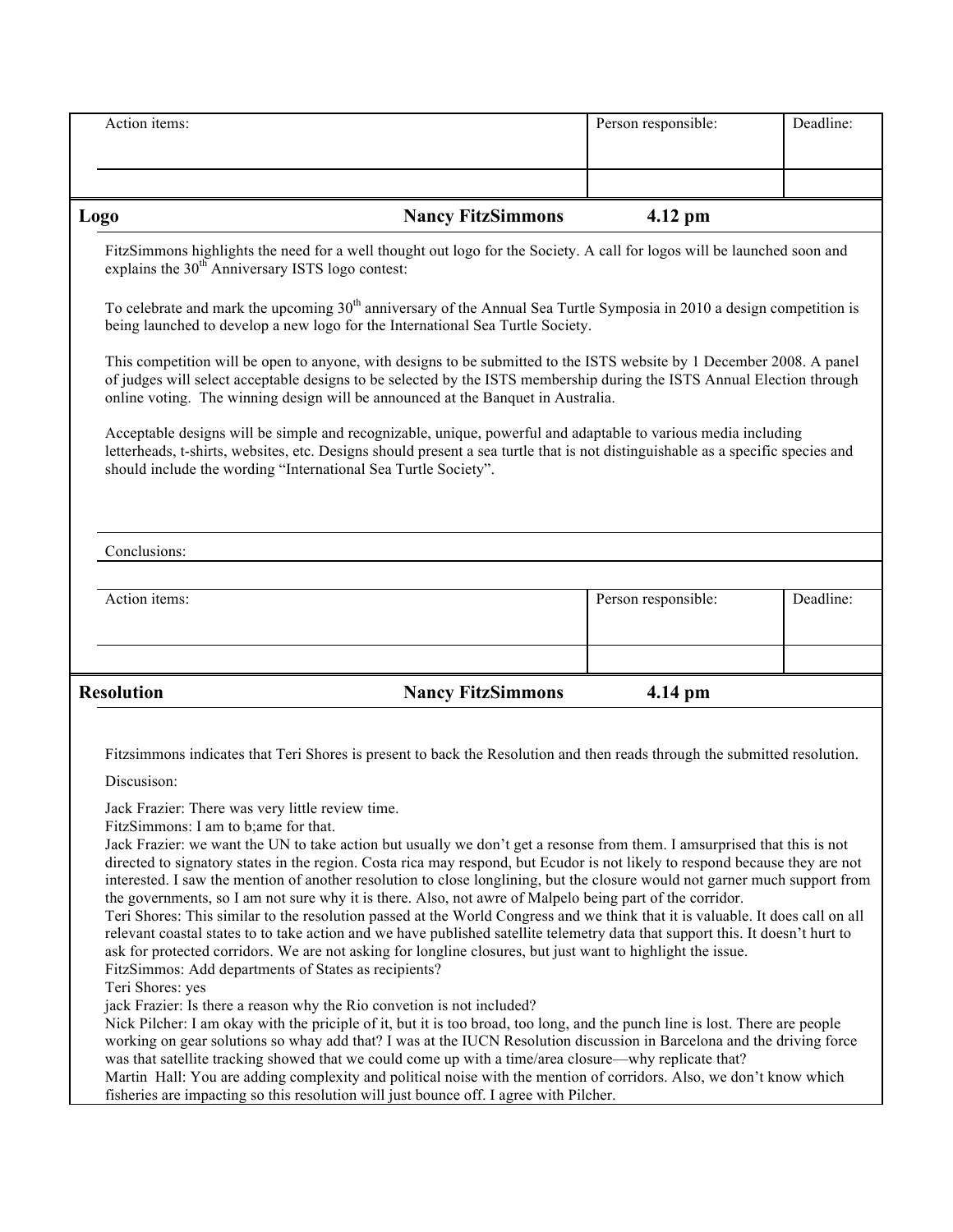| Ken McKay: I am concerned that it talks about Pacific leatherbacks in the pre-amble and then just deals with the Eastern<br>pacific. There are separate issues in the Western Pacific.<br>Teri Shores; I don't have the Nture article with me, so I don't know if they differentiated the eastern and western pacific.<br>George Schillinger: Corridor does not go through Malpelo.<br>Jack Frazier: is there value added by removing "corridors"?<br>Teri Shores: I will not accept the removal of corridors.<br>Lisa Campbell: I will abstain on or oppose this Resolution. We spent hors on it at the Worl Congresss and this is not the<br>best use of our time. |                                              |                     |           |
|----------------------------------------------------------------------------------------------------------------------------------------------------------------------------------------------------------------------------------------------------------------------------------------------------------------------------------------------------------------------------------------------------------------------------------------------------------------------------------------------------------------------------------------------------------------------------------------------------------------------------------------------------------------------|----------------------------------------------|---------------------|-----------|
| The resolution goes to vote:                                                                                                                                                                                                                                                                                                                                                                                                                                                                                                                                                                                                                                         |                                              |                     |           |
| In favor: 12<br>Opposed: 0<br>Abstain: 61                                                                                                                                                                                                                                                                                                                                                                                                                                                                                                                                                                                                                            |                                              |                     |           |
| Resolution does not pass and the authors are encouraged to resubmit.                                                                                                                                                                                                                                                                                                                                                                                                                                                                                                                                                                                                 |                                              |                     |           |
| Discussion:                                                                                                                                                                                                                                                                                                                                                                                                                                                                                                                                                                                                                                                          |                                              |                     |           |
| Colin Limpus: The CMS is a better forum for this.<br>Martin Hall: Committee Fisheries of FAO is another.                                                                                                                                                                                                                                                                                                                                                                                                                                                                                                                                                             |                                              |                     |           |
| Conclusions:                                                                                                                                                                                                                                                                                                                                                                                                                                                                                                                                                                                                                                                         |                                              |                     |           |
| Action items:                                                                                                                                                                                                                                                                                                                                                                                                                                                                                                                                                                                                                                                        |                                              | Person responsible: | Deadline: |
| <b>Symposium Overview</b>                                                                                                                                                                                                                                                                                                                                                                                                                                                                                                                                                                                                                                            | <b>Colin Limpus</b>                          | 4.45 pm             |           |
| There were 730 paid registrations and 668 people attended. 86 countries registered, but 66 countries attended because of<br>travel issues with Africa. The regional response has been good. In the past, the maximum number of Australians who have<br>attended a Symposium was 9 and this year it is 303!                                                                                                                                                                                                                                                                                                                                                           |                                              |                     |           |
| Conclusions:                                                                                                                                                                                                                                                                                                                                                                                                                                                                                                                                                                                                                                                         |                                              |                     |           |
| Action items:                                                                                                                                                                                                                                                                                                                                                                                                                                                                                                                                                                                                                                                        |                                              | Person responsible: | Deadline: |
| <b>Nominations</b>                                                                                                                                                                                                                                                                                                                                                                                                                                                                                                                                                                                                                                                   | Aliki Panagopoulou & Colin 4.50 pm<br>Limpus |                     |           |
| Panagopoulou gives an update on the nominations process (described on the ISTS website) and the results are announced.<br>There were 414 votes (106 more than last year) and the elected candidates are:                                                                                                                                                                                                                                                                                                                                                                                                                                                             |                                              |                     |           |